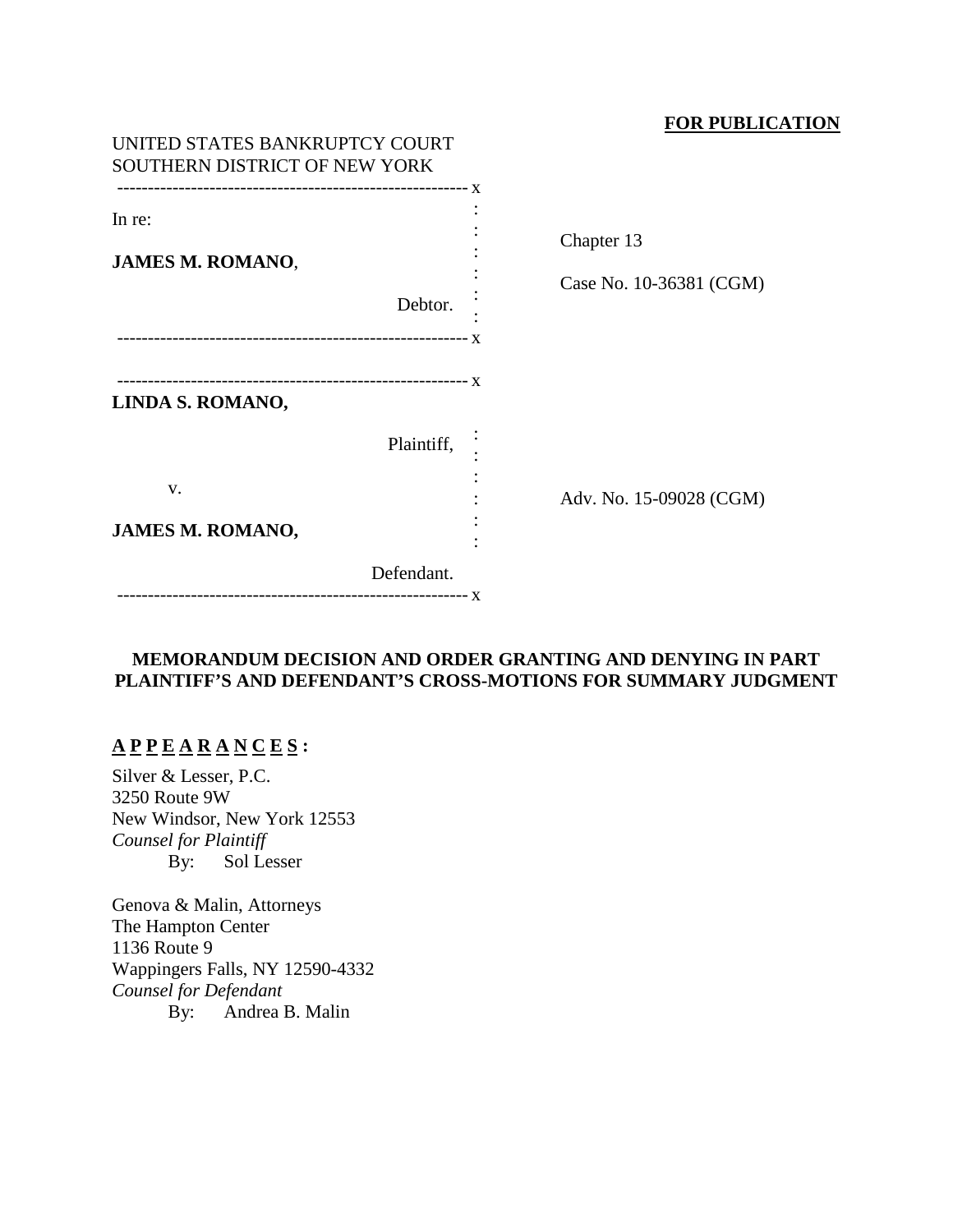## **CECELIA G. MORRIS CHIEF UNITED STATES BANKRUPTCY JUDGE**

Before the Court is Plaintiff Linda Romano's motion for summary judgment, seeking a determination that certain debts of Defendant James Romano are non-dischargeable domestic support obligations under 11 U.S.C. § 523(a)(5), and non-dischargeable debts incurred for willful and malicious injury under 11 U.S.C. § 523(a)(6). *See* Mem. Law Supp. Pl.'s Mot. Summ. J. 6, Mar. [1](#page-1-0), 2016, ECF No. 14 ("Pl.'s Mot.").<sup>1</sup> Also before the Court is Defendant's motion for summary judgment, seeking a determination that these contested debts were in fact discharged by Defendant's chapter 13 bankruptcy case. Mem. Law Supp. Def.'s Mot. Summ. J. 1–2, Mar. 2, 2016, ECF No. 15-3 ("Def.'s Mot."). For the reasons stated below, the Court grants Plaintiff's motion for summary judgment for the relief sought under  $\S$  523(a)(5), and denies Plaintiff's motion insofar as it seeks relief under § 523(a)(6). The Court correspondingly denies Defendant's motion for a determination of dischargeability under  $\S$  523(a)(15), and grants Defendant's motion for summary judgment on Plaintiff's cause of action based on § 523(a)(6) grounds.

# **Jurisdiction**

This Court has subject matter jurisdiction pursuant to 28 U.S.C. § 1334(a), 28 U.S.C. § 157(a) and the Standing Order of Reference signed by Chief Judge Loretta A. Preska dated January 31, 2012. This is a "core proceeding" under 28 U.S.C. § 157(b)(2)(I).

<span id="page-1-0"></span> $<sup>1</sup>$  Unless otherwise indicated, references to documents filed in this case can be found on the docket of adversary</sup> proceeding 15-09028.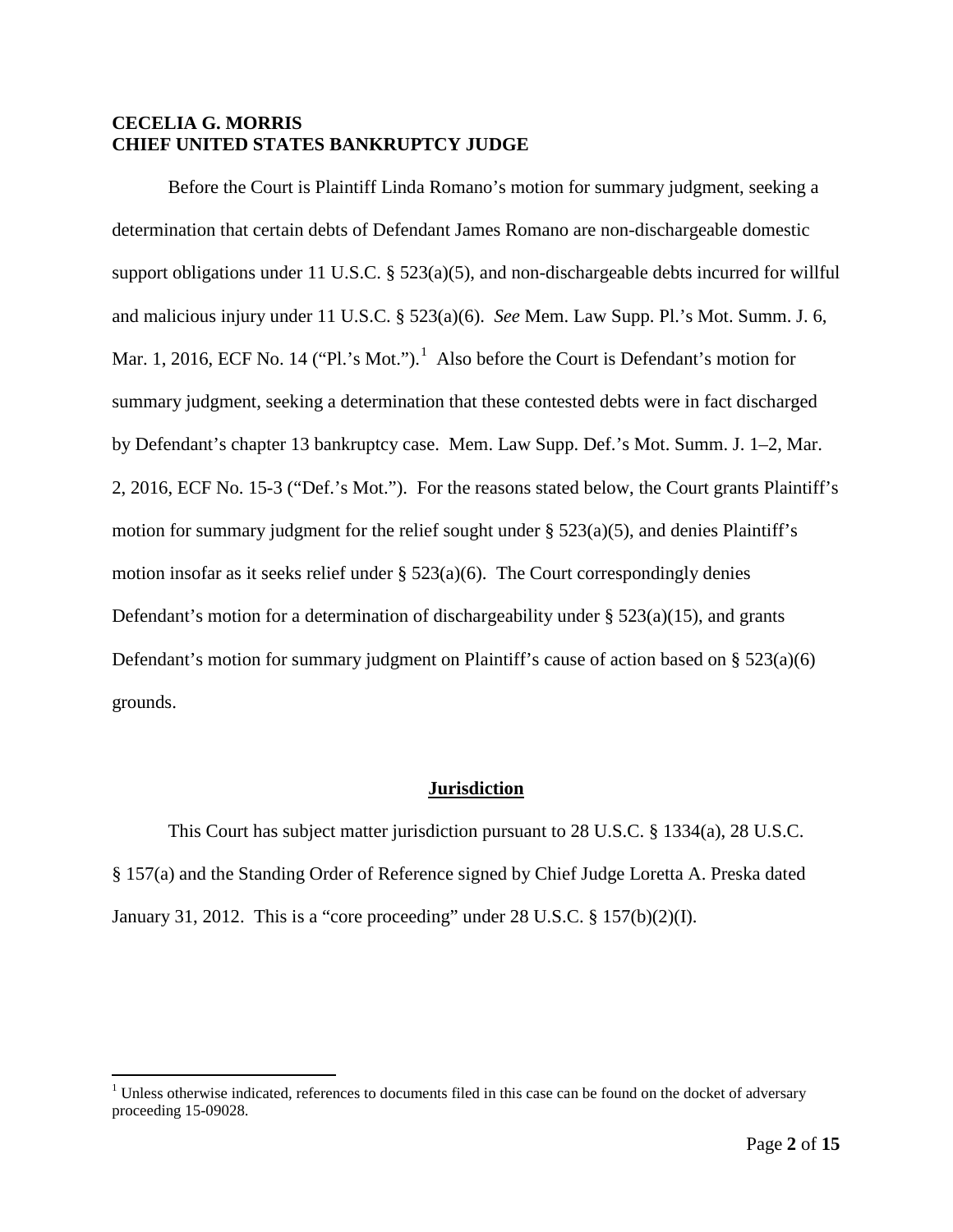#### **Background**

James Romano ("Debtor" or "Defendant") filed his chapter 13 bankruptcy petition on May 11, 2010 and has completed his chapter 13 plan. *See* Petition, *In re Romano*, No. 10-36381 (Bankr. S.D.N.Y. May 11, 2010), ECF No. 1. Defendant's wife, Linda Romano ("Plaintiff"), brings this adversary proceeding for a declaration that the debts owed to her and to Federal National Mortgage Association ("Fannie Mae") are non-dischargeable domestic support obligations. *See* Compl. ¶ 1, Oct. 29, 2015, ECF No. 1. Defendant and Plaintiff do not currently reside together. *See* Pl.'s Resp. to Def.'s Statement of Material Facts ¶ 4, Mar. 16, 2016, ECF No. 17 ("Pl.'s Resp. SMF"). The complaint, filed on October 29, 2015, alleges that although still legally married, Defendant and his wife entered into a Separation and Property Settlement Agreement ("Settlement Agreement") on May 18, 2009. Compl. ¶ 9.

Plaintiff's complaint alleges the Settlement Agreement requires the Defendant to continue to pay the monthly mortgage payments, real property taxes, insurance, and a substantial amount of the utilities. *Id.* Plaintiff asserts Defendant was to pay her \$100 a week in spousal maintenance payments. *Id.* at  $\P$  23. Plaintiff claims that around August 2011, Defendant stopped making these payments. *Id.* at ¶ 24. Plaintiff seeks to have the court declare these payments to be domestic support obligations and to find them to be non-dischargeable debts of the Defendant. *Id.* at  $\P$  22–26. Plaintiff also seeks a declaration that the debts are non-dischargeable under § 523(a)(6), claiming Defendant willfully and maliciously refused to pay her the above amounts under the Settlement Agreement. *Id.* at  $\P$  27–30.

On November 18, 2015, Defendant filed an answer. *See* Answer, Nov. 18, 2015, ECF No. 6. Defendant denies all of Plaintiff's allegations. *See id.* at ¶ 2. Defendant also counterclaims that Plaintiff filed this claim as a general unsecured claim after the date to object to discharge had already passed. *See id.* at ¶¶ 4–5.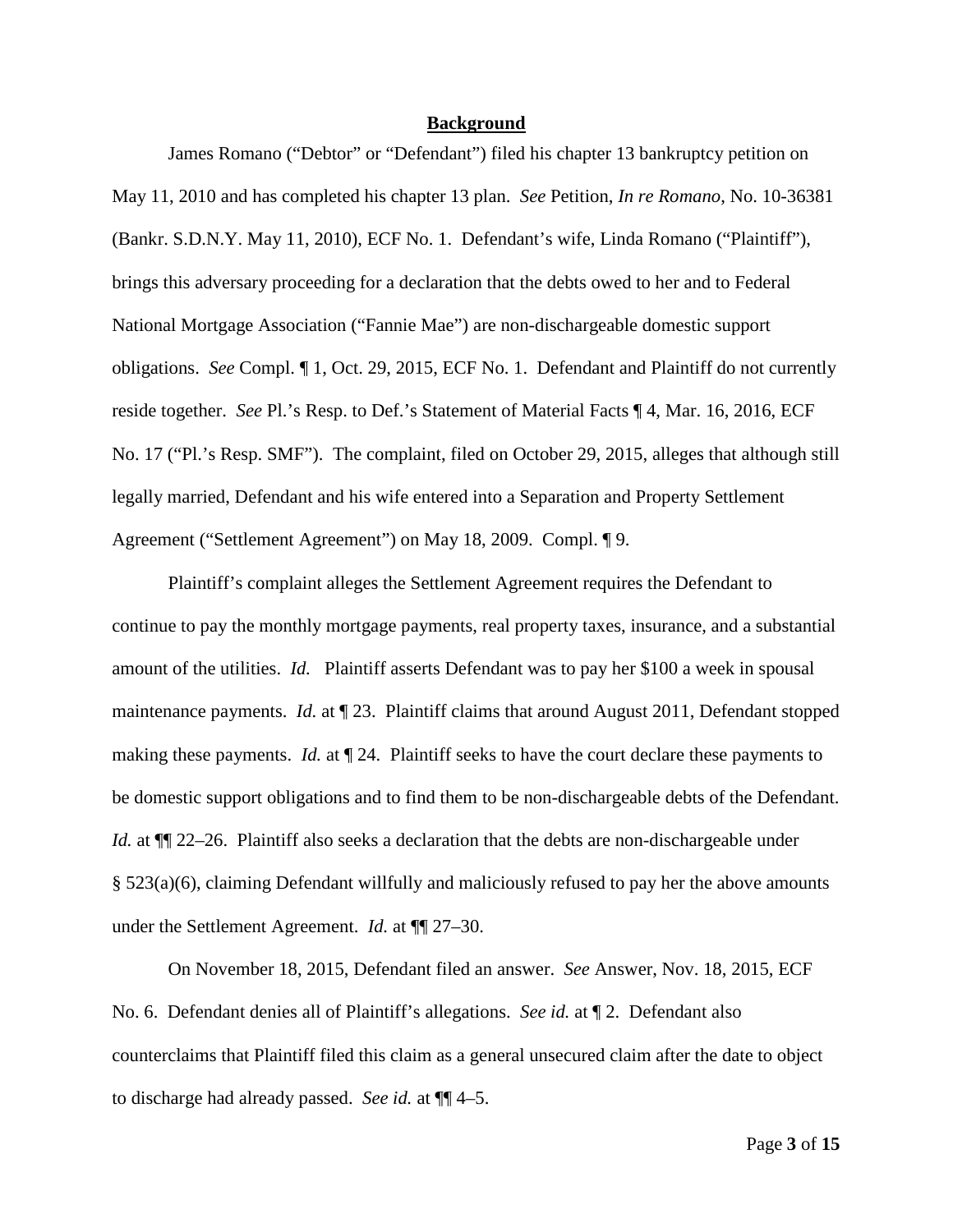Plaintiff filed a motion for summary judgment on March 1, 2016. *See* Pl.'s Mot. Plaintiff claims Defendant owes her ongoing domestic support obligations, including weekly \$100 maintenance payments, the mortgage payments, and other bills related to the marital property. *Id.* at 12–16. Plaintiff argues these are non-dischargeable under § 523(a)(5). *Id.* Plaintiff also alleges Defendant is in arrears on his maintenance payments and other support obligations. Pl.'s Statement of Undisputed Material Facts ¶ 18, Mar. 1, 2016, ECF No. 14 ("Pl.'s SMF"). Plaintiff asserts Defendant did not make the \$100 weekly maintenance payments from August 1, 2011 through January 1, 2015. *Id.* ¶ 21. Plaintiff claims Defendant has not made any post-petition mortgage payments since September 1, 2011, nor has he paid the oil, propane, electric, or water bills since August 1, 2011. *Id.* ¶¶ 19–20.

Plaintiff claims equitable considerations require tolling of the time to file an objection to discharge per Federal Rule of Bankruptcy Procedure 4007(c). Pl.'s Mot. 7. Plaintiff claims she was omitted from Debtor's voluntary petition and was not given notice of the 11 U.S.C. § 341 meeting of creditors, and that Debtor filed a late proof of claim on her behalf, which incorrectly classifies the debt as a general unsecured claim. *Id.* Plaintiff is legally blind and 100% disabled and claims she did not become aware of Defendant's default in certain domestic support and maintenance obligations until the parties' mortgagee, Fannie Mae, commenced judicial foreclosure proceedings against the marital residence in the Supreme Court of the State of New York. *See* Pl.'s SMF [10. Plaintiff claims she did not have notice of any of the bankruptcy proceedings. *Id.* 13. Plaintiff only became aware of Debtor's bankruptcy filing and Chapter 13 plan through the letter from Debtor's bankruptcy counsel, dated September 16, 2010. *Id.*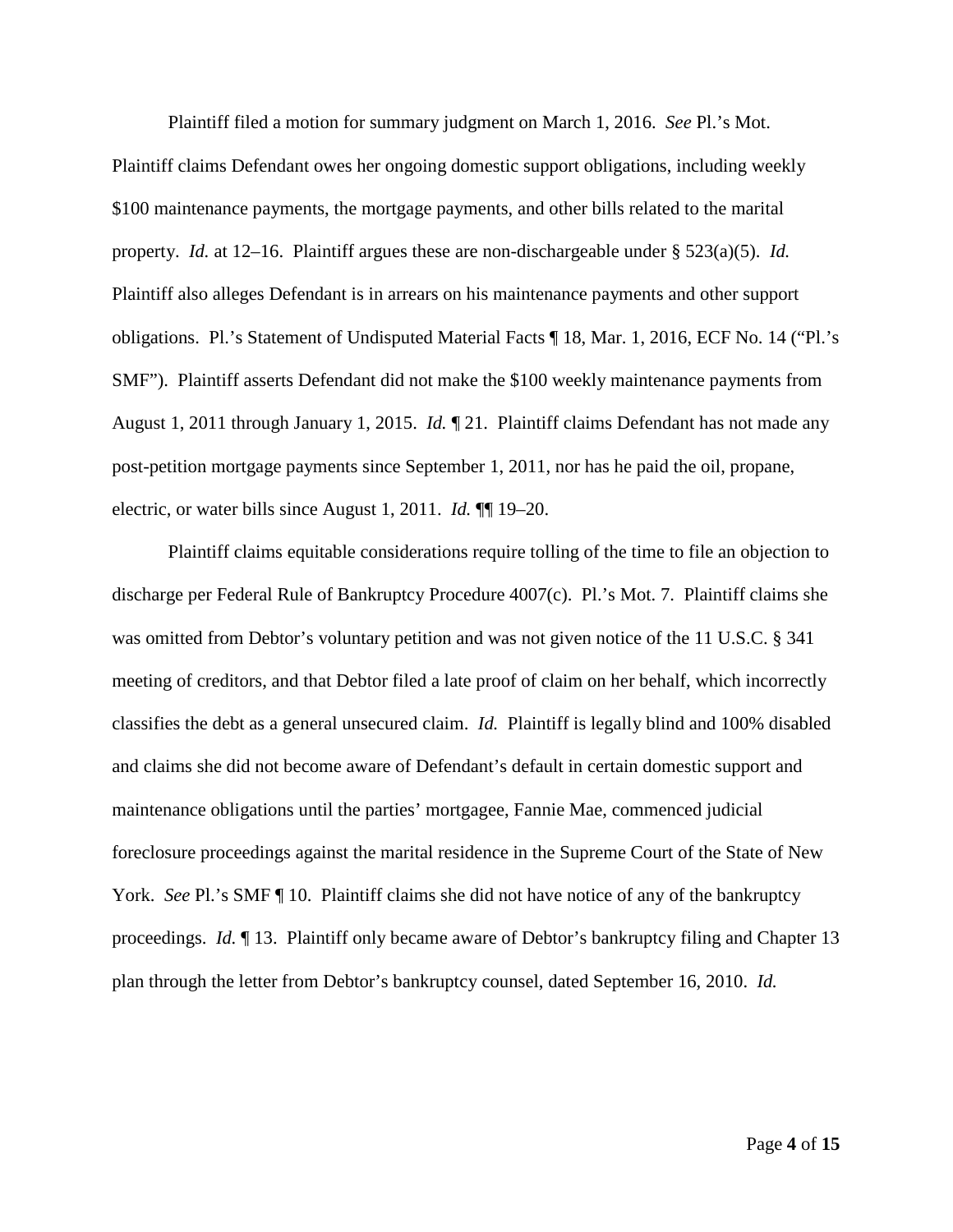Plaintiff claims that in drafting the terms of the Settlement Agreement, the parties intended to create a debt necessary for Plaintiff's support. Pl.'s Mot. 9–10. Plaintiff urges this Court to interpret the Settlement Agreement as a matter of law on summary judgment. *Id.*

Plaintiff also claims that the Defendant's liability on the mortgage, as well the missed payments, are non-dischargeable obligations pursuant to  $\S$  523(a)(6), as a debt incurred by willful and malicious injury. *Id.* at 17. Plaintiff claims Defendant has refused to participate in the sale of the residence and the foreclosure action. *Id.* at 19. Plaintiff states that should the residence be sold, Defendant is entitled to the equity in the residence. *Id.* at 13. Plaintiff claims Defendant willfully and maliciously disregarded his obligation to pay Plaintiff's support and maintenance, and that a discharge of his liability on the mortgage would be a willful and malicious disregard of those obligations in the future. *Id.* at 18–20.

On March 2, 2016, Defendant filed a cross-motion for summary judgment. *See* Def.'s Mot. Defendant argues that Plaintiff's claims for non-dischargeability under § 523(a)(6) must be denied as they were not timely filed pursuant to Federal Rule of Bankruptcy Procedure 4007(c). *Id.* at 2–5. Defendant further argues that Plaintiff cannot prove the debt was incurred willfully or maliciously. *Id.* at 5–9.

Defendant claims that Plaintiff is bound by her treatment under Defendant's confirmed chapter 13 plan as an unsecured claim. *Id.* at 9. Defendant argues that a claim, even a claim filed by the debtor, is presumed valid unless a party in interest objects. *Id.* at 10. Defendant argues Plaintiff received timely notice of the case and the plan. *Id.* at 11. Defendant also asserts that the confirmation order is *res judicata* and that such a late objection to claim should not be allowed here, even if the debt is non-dischargeable. *Id.* at 15–17.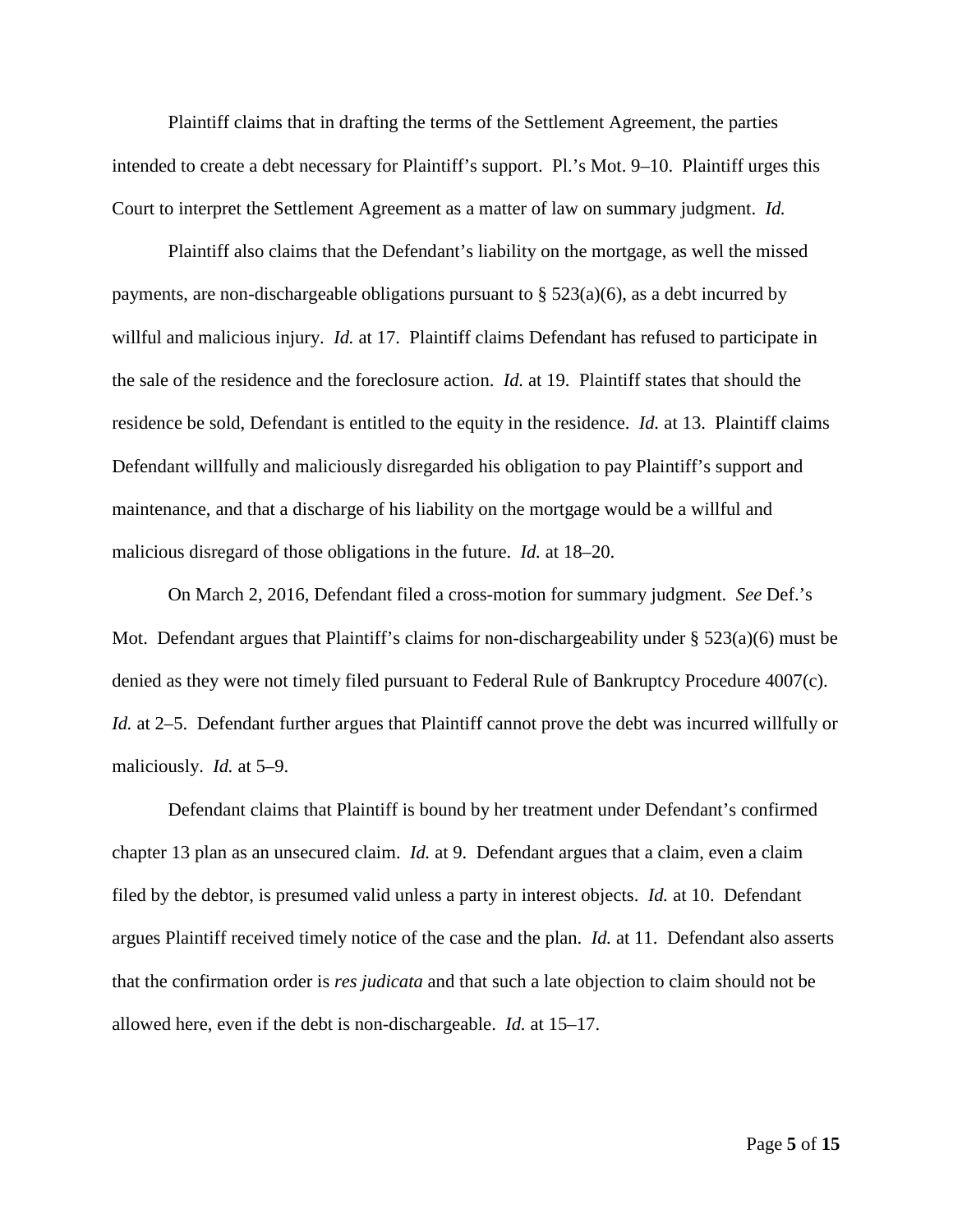Defendant further claims that the debt is not a domestic support obligation and is instead a debt to a spouse incurred in connection with a divorce or separation under § 523(a)(15), which is dischargeable under § 1328(a). *Id.* at 11–12. Defendant claims the debt to Plaintiff did not end on death or remarriage, and instead ended with a sale of the property. *Id.* at 14. Further, Defendant claims the language of the Settlement Agreement evidences an intent to create a property settlement, not a domestic support obligation. *Id.* at 14–15.

Both parties filed opposition papers to the other's motion for summary judgment. *See* Pl.'s Aff. in Opp'n to Def.'s Summ. J., Mar. 16, 2016, ECF No. 16; Mem. Law in Reply to Pl.'s Mot. Summ. J., Mar. 16, 2016, ECF No. 20. The Court notes the opposition papers and has taken them into consideration. Further, the parties' cross-motions argue the same issues. As such, the Court will resolve the cross-motions on an issue-by-issue basis.

#### **Discussion**

There are two types of discharge provided for in a chapter 13 under 11 U.S.C. § 1328. Under § 1328(a), if the debtor makes all required plan payments the debtor is eligible for a full compliance discharge. *See* 11 U.S.C. § 1328(a); *Ambassadors Travel Servs. v. Liescheidt (In re Liescheidt)*, 404 B.R. 499, 503 (Bankr. C.D. Ill. 2009). Where the debtor is unable to make all plan payments, the debtor may apply for a hardship discharge under § 1328(b). *See, e.g.*, *In re Lizzi*, 2015 WL 1576513, at \*3 (Bankr. N.D.N.Y. Apr. 3, 2015). The debtor may receive a hardship discharge only if the debtor proves the three required statutory conditions are met. 11 U.S.C. § 1328(b)(1)–(3); *In re Inyard*, 532 B.R. 364, 366 (Bankr. D. Kan. 2015).

Although a discharge under § 1328(a) is broader, a full compliance discharge does not discharge the debtor for any debts "of the kind specified in section  $507(a)(8)(C)$  or in paragraph (1)(B), (1)(C), (2), (3), (4), (5), (8), or (9) of section 523(a)[.]" 11 U.S.C. § 1328(a)(2). The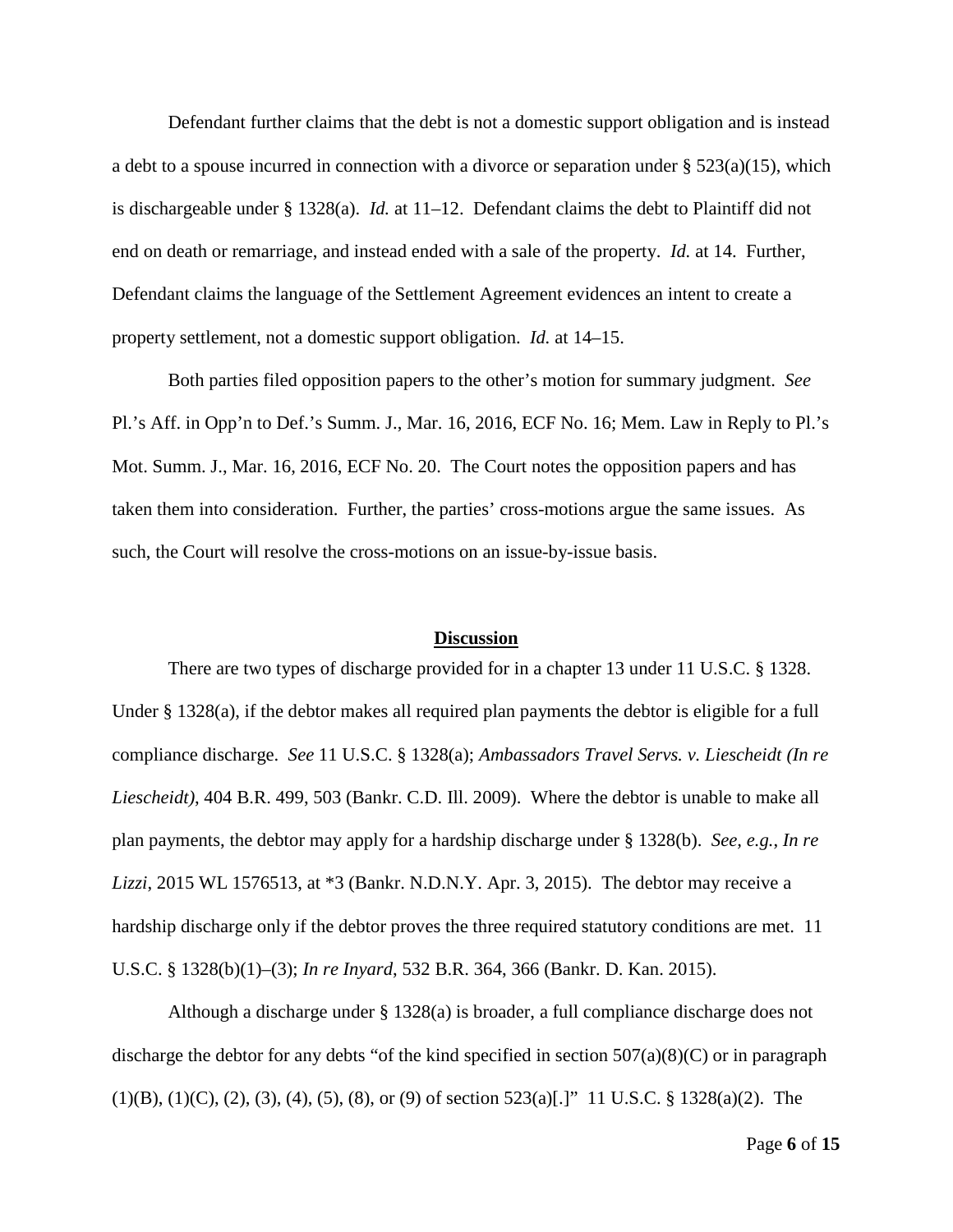debts excepted from a full compliance discharge do not include § 523(a)(6), debts for "willful and malicious injury." A debtor who makes all plan payments and receives a full compliance discharge "is discharged from debts arising from willful and malicious conduct, since paragraph (a)(6) of Section 523 is not a stated exception . . . ." *Ambassadors Travel Servs.*, 404 B.R. at 504; *see also Handeen v. LeMaire (In re LeMaire)*, 898 F.2d 1346, 1348 (8th Cir. 1990); *Graves v. Myrvang (In re Myrvang)*, 232 F.3d 1116, 1122 (9th Cir. 2000); *Solomon v. Cosby (In re Solomon)*, 67 F.3d 1128, 1131 (4th Cir. 1995). In a case where the debtor is on track to receive a full compliance discharge, "there is no reason to litigate the issue of whether the [disputed] debt is, in fact, one for a willful and malicious injury. Whether it is or isn't doesn't matter, since it will be discharged either way if the debtor receives a full compliance discharge." *Ambassadors Travel Servs.*, 404 B.R. at 504.

On the other hand, a hardship discharge does not discharge any of the debts in §523(a). 11 U.S.C. § 1328(c). As a result, in a chapter 13, a determination of non-dischargeability pursuant to  $\S$  523(a)(6) is only relevant where the debtor receives a hardship discharge, which is not a regular occurrence. *Lowry v. Nicodemus (In re Nicodemus)*, 497 B.R. 852, 857 n.2 (B.A.P. 6th Cir. 2013) (quoting *Ambassadors Travel Servs.*, 404 B.R. at 505). In other words, "unless and until Debtors seek a hardship discharge under § 1328(b), § 523(a)(6) is unavailable as a basis for nondischargeability." *Toste v. Smedberg (In re Toste)*, 2014 Bankr. LEXIS 3441, at \*6 (B.A.P. 9th Cir. Aug. 12, 2014) (citations omitted).

Here, Defendant received a full compliance discharge on December 7, 2015. All debts incurred pursuant to  $\S$  523(a)(6) for willful and malicious injury were discharged as a matter of law. The non-dischargeability exception under  $\S$  523(a)(6) is inapplicable here, regardless of whether Plaintiff's objection to dischargeability was timely filed. Reference to the timing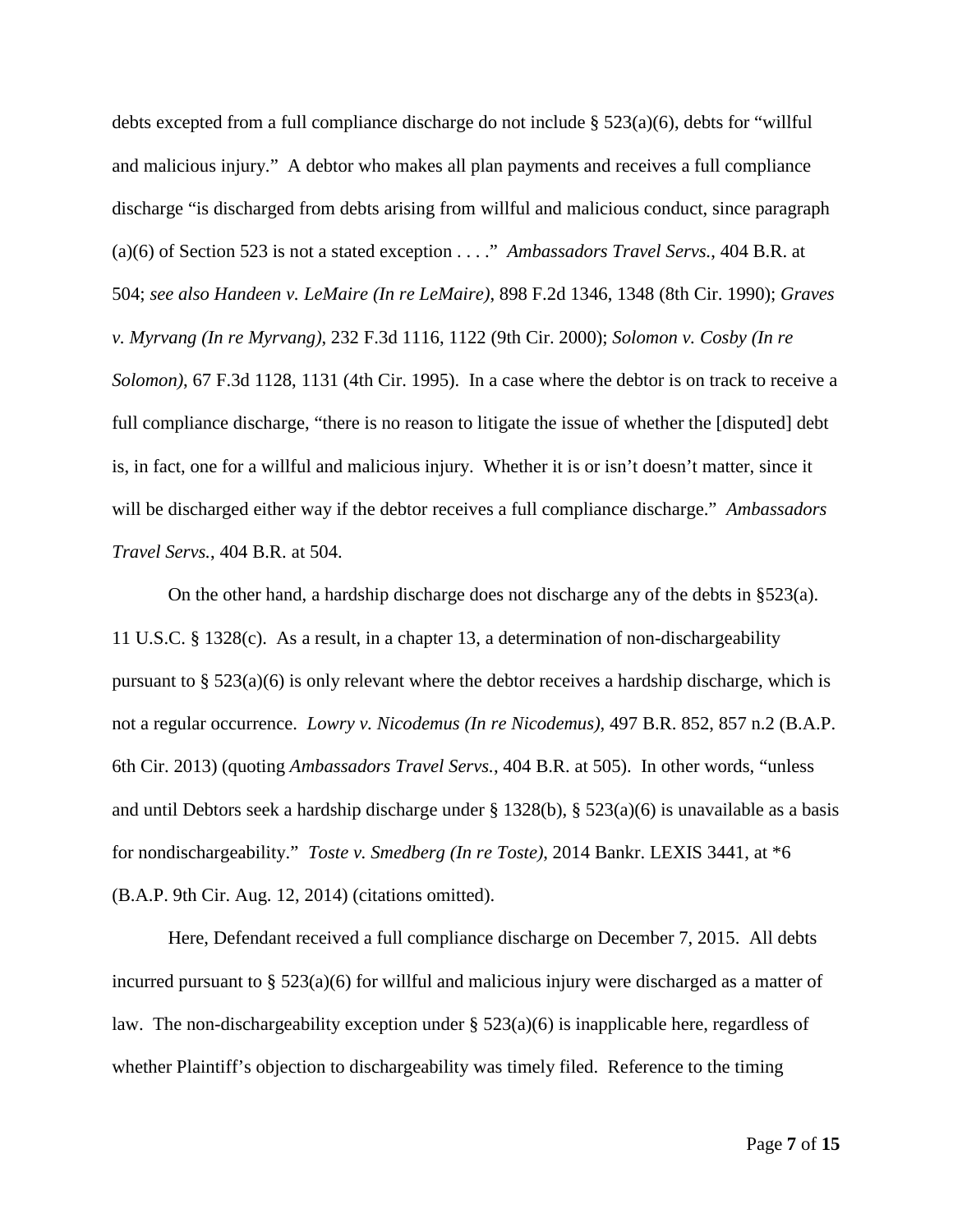requirements of Federal Rule of Bankruptcy Procedure 4007(d) confirms that debts incurred pursuant to  $\S 523(a)(6)$  are only non-dischargeable in a chapter 13 when there is a hardship discharge. See Fed. R. Bankr. P. 4007(d).<sup>[2](#page-7-0)</sup> Plaintiff's argument that Defendant's discharge for the mortgage should be denied based on  $\S$  523(a)(6) is denied.

Except for the grounds specified in 11 U.S.C. § 523(c), not relevant here, a complaint objecting to discharge based on § 523, "may be filed at any time. A case may be reopened without payment of an additional filing fee for the purpose of filing a complaint to obtain a determination under this rule." Fed. R. Bankr. P. 4007(b). As the notice of the § 341 creditors' meeting and the deadlines to object to confirmation and dischargeability in this case confirm, only objections to discharge based on  $\S$  523(a)(2) or (a)(4) must be made by the objections' deadline. *See* Notice of Chapter 13 Bankruptcy Case, *In re Romano*, No. 10-36381, ECF No. 6. Bankruptcy Rule 4007(b) permits cases to be reopened for the purpose of determining the dischargeability of debt. Plaintiff's motion to determine the dischargeability of debt pursuant to  $§ 523(a)(5)$  is timely.

Here, the confirmation order does not purport to discharge Defendant from any ongoing maintenance obligations to the Plaintiff. Pursuant to Federal Rule of Bankruptcy Procedure 3004, as Plaintiff did not "timely file a proof of claim under Rule 3002(c) or 3003(c)," Defendant filed a claim for Plaintiff on October 12, 2010 within 30 days of the claims bar date on September 14, 2010. Defendant subsequently filed his first amended plan on October 25, 2010, which, per the affidavit of service on the docket, was served on "Linda Romano, 216 Woodcock Mountain Road, Washingtonville, NY 10992-1820." *See* Affidavit of Service of Amended

<span id="page-7-0"></span> $2$  Federal Rule of Bankruptcy Procedure 4007(d) states that where a chapter 13 debtor moves for a discharge under § 1328(b), the court shall enter an order fixing the time to file a complaint to determine the dischargeability of any debt under  $\S$  523(a)(6) and shall give no less than 30 days' notice of the time fixed to all creditors in the manner provided in Rule 2002.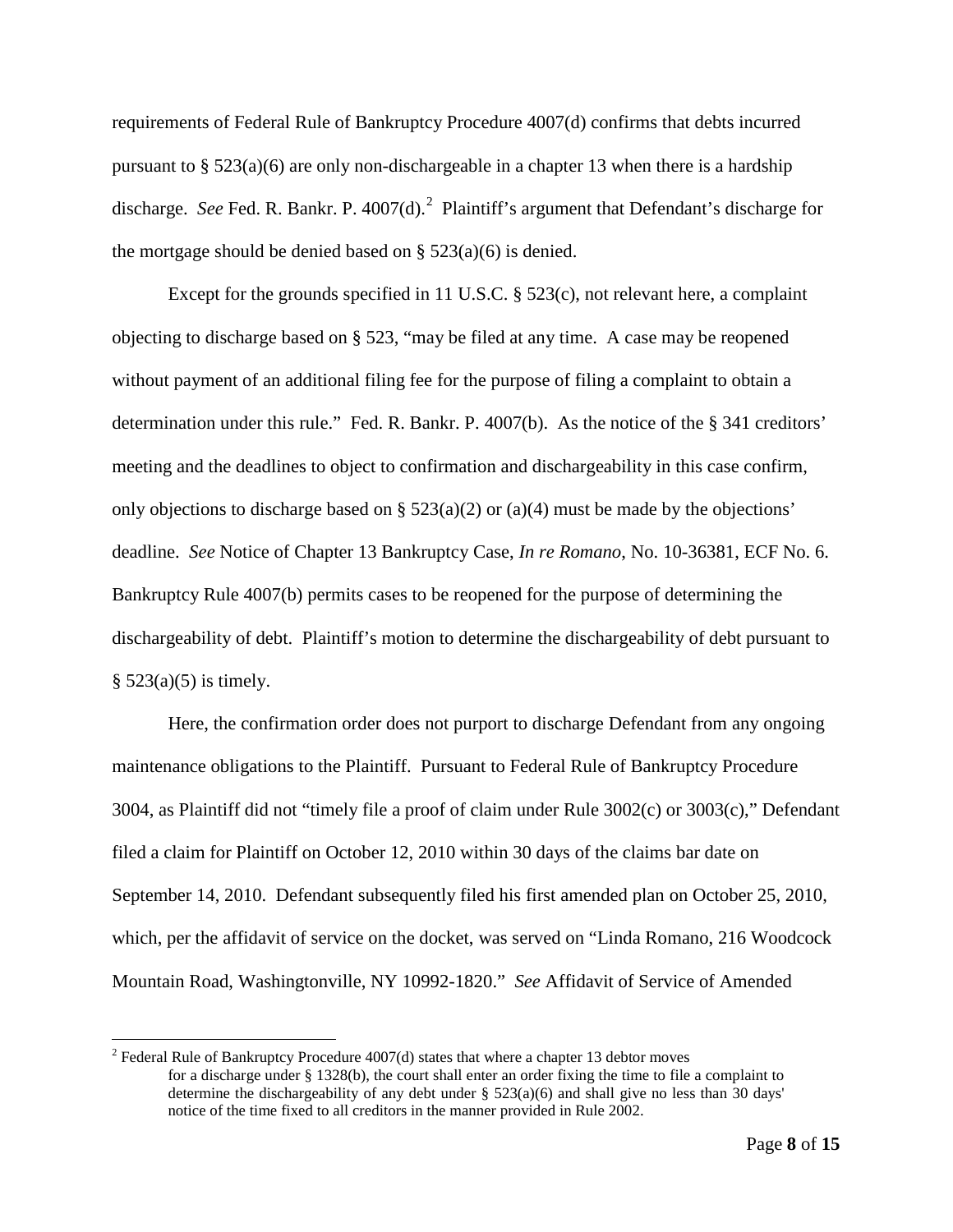Chapter 13 Plan, *In re Romano*, No. 10-36381, ECF No. 10-1. Section 5(a) of the Defendant's plan, dealing with priority, unsecured claims for "Unsecured Domestic Support Obligations," provides that "Debtor's maintenance obligation to his former spouse shall remain unaffected by his Chapter 13 Plan." Amended Chapter 13 Plan 7, *In re Romano*, No. 10-36381, ECF No. 10. Subsection (a) also distinguishes the maintenance obligation from certain joint credit card payment obligations, not in dispute here, stating that the credit card obligations will be discharged upon completion of the plan. *Id.*

That Defendant's chapter 13 plan provided for ongoing maintenance payments to Plaintiff does not change the nature of the disputed debt. *In re Westerfield*, 403 B.R. 545, 550 (Bankr. E.D. Tenn. 2009). The maintenance obligations are either dischargeable or nondischargeable in Defendant's chapter 13. Defendant is not entitled to overrule the dischargeability of a debt that is excepted from discharge under  $\S 1328(a)(2)$  by merely providing for payment of the claim in the plan.

A non-dischargeable domestic support obligation under  $\S$  523(a)(5) is defined by the

Bankruptcy Code as a debt that is

(A) owed to or recoverable by--

(i) a spouse, former spouse, or child of the debtor or such child's parent, legal guardian, or responsible relative; or

(ii) a governmental unit;

(B) in the nature of alimony, maintenance, or support (including assistance provided by a governmental unit) of such spouse, former spouse, or child of the debtor or such child's parent, without regard to whether such debt is expressly so designated;

(C) established or subject to establishment before, on, or after the date of the order for relief in a case under this title, by reason of applicable provisions of--

(i) a separation agreement, divorce decree, or property settlement agreement;

(ii) an order of a court of record; or

(iii) a determination made in accordance with applicable nonbankruptcy law by a governmental unit; and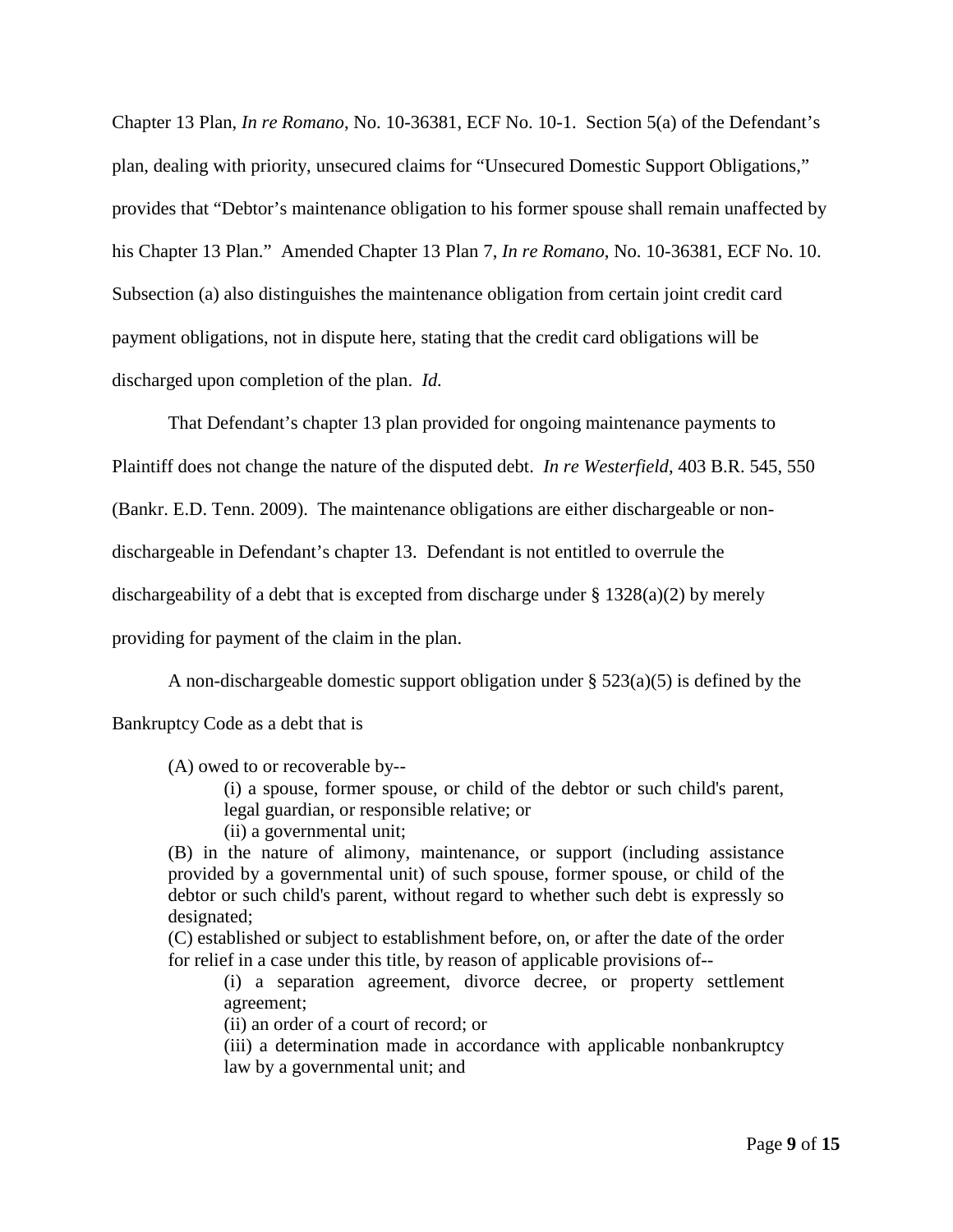(D) not assigned to a nongovernmental entity, unless that obligation is assigned voluntarily by the spouse, former spouse, child of the debtor, or such child's parent, legal guardian, or responsible relative for the purpose of collecting the debt.

11 U.S.C. § 101(14A). In order to qualify as a domestic support obligation, all four requirements must be satisfied. The Defendant agrees that the only issue in dispute here is whether the Settlement Agreement provides for payments "in the nature of alimony, maintenance, or support" as required by  $\S 101(14A)(B)$ . That the parties are still married has no bearing on the effectiveness of the separation agreement. The separation agreement is a binding and enforceable contract between the parties. *See, e.g.*, *Simonds v. Simonds*, 380 N.E.2d 189, 193 (N.Y. 1978).

The determination of what constitutes a domestic support obligation is to be based on principles of federal law. *Forsdick v. Turgeon*, 812 F.2d 801, 802 (2d Cir. 1987). The bankruptcy court is not bound by how state law would categorize a particular obligation. *Biggs v. Biggs (In re Biggs)*, 907 F.2d 503, 504 (5th Cir. 1990). Despite the fact federal law controls, a bankruptcy court is not precluded from reference to state law on the matter of domestic support obligations. *Pauley v. Spong (In re Spong)*, 661 F.2d 6, 9 (2d Cir. 1981).

The party arguing that the debt is non-dischargeable has the burden of proof. *See* Fed. R. Bankr. P. 4005. "In determining whether or not an obligation is designed for the support of a former spouse, the court must look beyond the separation agreement to the intent of the parties and to the substance of the obligation." *Freyer v. Freyer (In re Freyer)*, 71 B.R. 912, 916 (Bankr. S.D.N.Y. 1987) (citing *Long v. West (In re Long)*, 794 F.2d 928, 931 (4th Cir. 1986); *Tilley v. Jessee*, 789 F.2d 1074, 1077 (4th Cir. 1986); *Shaver v. Shaver*, 736 F.2d 1314, 1316 (9th Cir. 1984)). "Courts in the Second Circuit take a broad reading of the phrase 'in the nature of support' in dischargeability disputes." *In re Conte*, 2012 Bankr. LEXIS 4695, at \*14 (Bankr.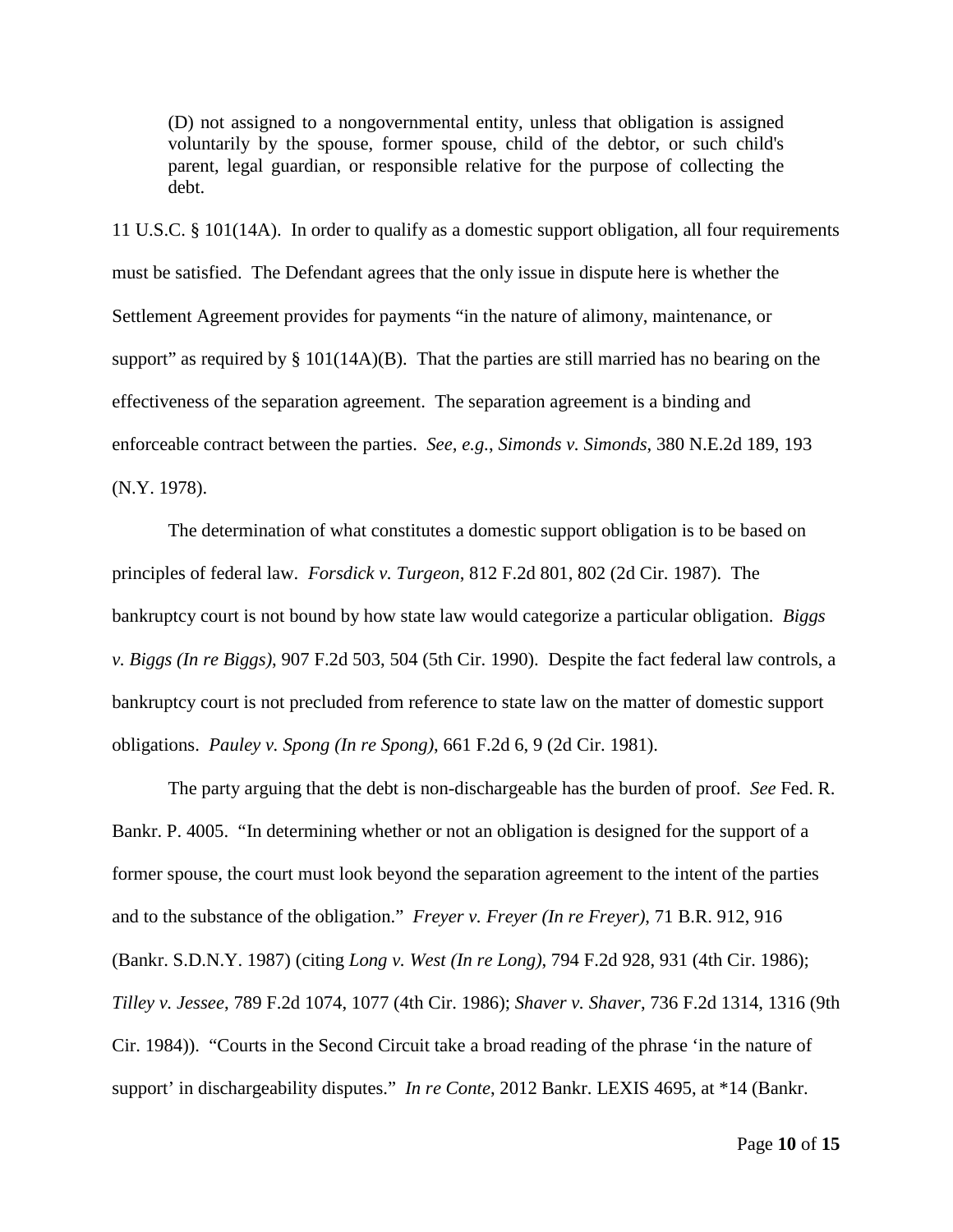E.D.N.Y. Oct. 3, 2012) (quoting *Peters v. Hennenhoeffer (In re Peters)*, 133 B.R. 291, 295

(Bankr. S.D.N.Y. 1991)).

Courts have considered a variety of factors to assess whether the parties intended to

create a non-dischargeable domestic support obligation, including

(1) whether the obligation imposed was designed to rehabilitate or assist the spouse's rehabilitation after the divorce; (2) whether the obligation is subject to contingencies such as remarriage or death; (3) whether the obligation is payable in installments or a lump sum; (4) the structure of the terms of the final decree; and (5) whether there was a division of property and debts.

*Vittorini v. Vittorini (In re Vittorini)*, 136 B.R. 632, 635 (Bankr. S.D.N.Y. 1992) (citations

omitted). Additionally, courts have also looked to the following:

(1) The nature of the obligations assumed; necessities indicating the agreement is more in the nature of alimony;

(2) The structure and terms of the contract-i.e., does the agreement evidence an intent or purpose to grant alimony;

(3) Whether the agreement includes a provision for the support of children;

(4) The relative earning power of the spouses;

(5) The parties' negotiations and understandings of the provisions;

(6) The reasonableness of the assumption given the financial condition of the debtor;

(7) Whether there was a division of property and a division of the debts relating to that property;

(8) Whether the former spouse was shown to have suffered in the job market, or was otherwise disadvantaged because of any dependent position held in relation to the debtor during the marriage; and

(9) The age and health of the former spouse.

*Tsanos v. Bell (In re Bell)*, 47 B.R. 284, 287 (Bankr. E.D.N.Y. 1985) (citations omitted).

Although a variety of factors are helpful, the Second Circuit has held that any list of factors is

not exclusive, and that "[a]ll evidence, direct or circumstantial, which tends to illuminate the

parties' subjective intent is relevant." *Brody v. Brody (In re Brody)*, 3 F.3d 35, 38 (2d Cir. 1993)

(citations omitted).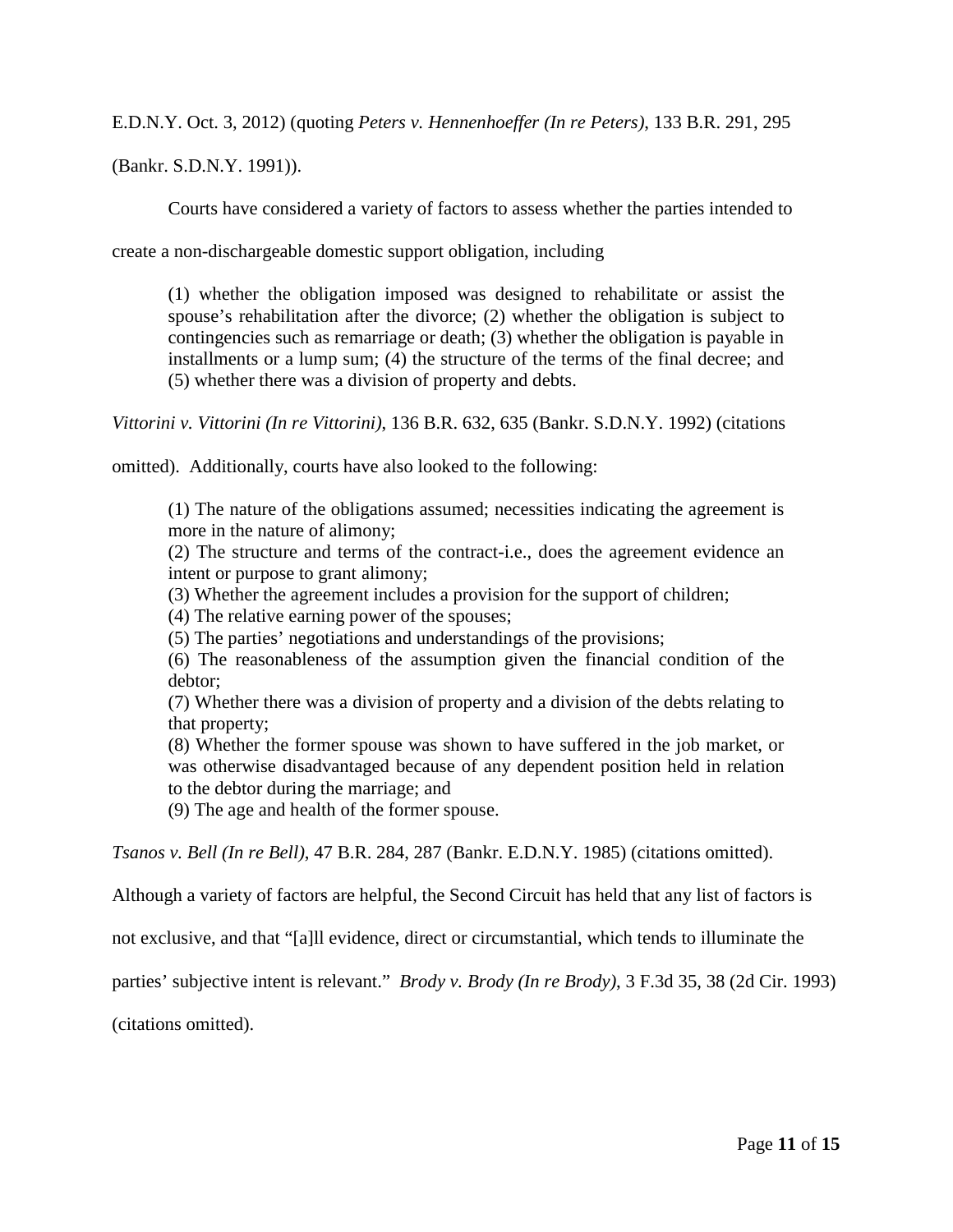The Settlement Agreement's terms state that it will be "lawful for the parties hereto at all times to live separate and apart from each other . . . ." Pl.'s Mot. Ex. A, at 2. The Settlement Agreement makes provisions for the marital residence of the parties. *Id.* at 3–5. The proceeds of the sale were to be divided equally between the parties. *Id.* at 4. "Pending its sale, the wife will have exclusive possession of the marital residence . . . ." *Id.* at 3. The marital residence was to be put "on the market for sale on February 1, 2012." *Id.* Prior to sale,

[d]uring the wife's exclusive occupancy, the husband shall pay the mortgage, taxes and homeowner's insurance in the amount of \$1,408.52 per month, the oil bill up to a cap of \$2,000.00 per year, the propane up to a cap of \$200.00 per year, the electric up to a cap of \$60.00 per month, and the water bill up to a cap of \$360.00 per year.

*Id.* at 4. The Settlement Agreement indicates that at the time of closing, Defendant "will be entitled to a credit for the diminution of principal on the mortgage created by his mortgage payments between the date of this agreement and the sale of the property." *Id.* at 4–5.

The Settlement Agreement further provides for "Maintenance." The terms state that

[t]he husband agrees to pay to the wife the sum of \$100.00 per week, in addition to the expenses heretofore listed, until such time as the marital home is sold. When the husband's pension goes into pay status, or he reaches the age of 62, whichever occurs first, the wife will be entitled to receive the Tier II portion of his Federal Railroad Retirement pension, at which time all maintenance would cease. If the husband's pension is not in pay status at the time of the sale of the marital home, the husband will pay to the wife the sum of \$500.00 per month as and for maintenance from the date of closing until May 8, 2014 (husband's  $62<sup>nd</sup> b/d$ ).

*Id.* at 6–7. Under the Settlement Agreement, Defendant was required to pay Plaintiff \$100 a week until their home was sold, unless Plaintiff became entitled to receive the Tier II portion of his pension before any sale took place. If the property sold and Plaintiff was not yet entitled to her portion of the pension, Defendant was still obligated to pay Plaintiff until his  $62<sup>nd</sup>$  birthday.

The Settlement Agreement evidences the intent that Plaintiff was to receive support either in the form of regular monthly payments from Defendant or from his pension. Plaintiff is legally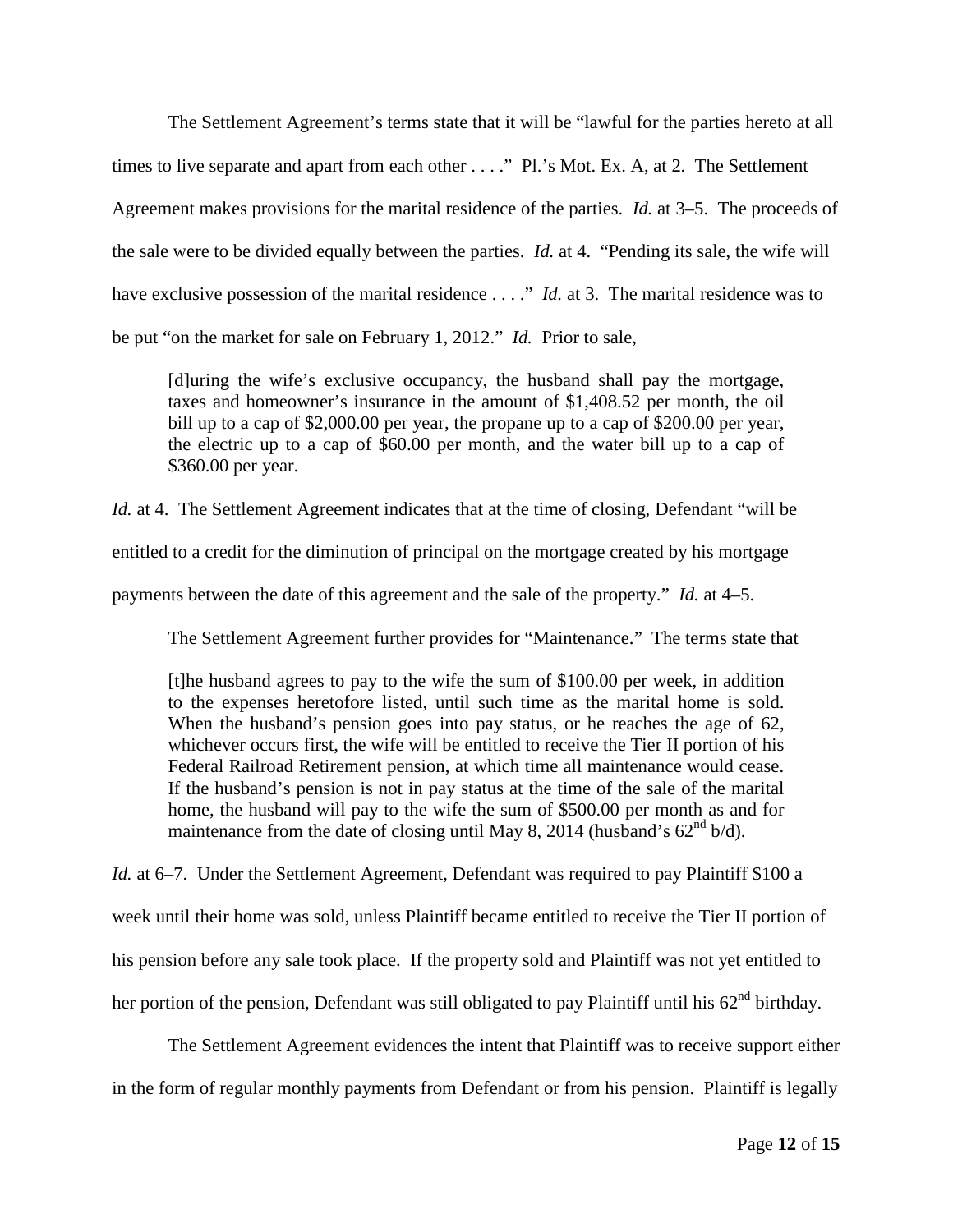blind and, other than Defendant's maintenance payments, depends on social security disability payments of \$850 a month. Aff. of Pl. in Supp. Pl.'s SMF ¶ 31, Mar. 1, 2016, ECF No. 14. Plaintiff is unable to secure employment due to her health condition. Pl.'s Mot. 13. The maintenance was to be made in installment payments either weekly, if Plaintiff remained in the house, or monthly if the house was sold. The monetary assistance was intended to be ongoing. Whether the property was sold or not, Plaintiff was supposed to receive payments. These payments were to continue regardless of divorce, as the Settlement Agreement contained a nonmerger clause.

The Court also finds that the parties intended for Defendant to support Plaintiff through his payment of the mortgage, taxes, and homeowners' insurance, as well as the oil, propane, electric and water bills. As Defendant admits in his Statement of Undisputed Facts in Response, "Defendant believed the residence would be sold in 3 to 6 months and thus [] agreed to pay the expenses, assuming it would not be a long term duty." *See* Def.'s Statement of Facts in Resp. to Pl.'s SMF ¶ 10, Mar. 16, 2016, ECF No. 19 ("Def.'s Resp. SMF"). That Defendant did not anticipate the house would not be sold within that time frame does not change the nature of the payments promised. Without the sale of the house, Plaintiff has no other source of equity, that the Court is aware of, to support herself. Until the house sold and the proceeds were divided up, Plaintiff depended on the support provided by Defendant to maintain her residence on the property. Even after the sale of the home, the maintenance payments continued until Plaintiff received an alternative source of income—Defendant's pension.

The Settlement Agreement does not provide a contingency plan in the event the parties failed to sell the home. Per the terms of the Settlement Agreement, Defendant promised to support Plaintiff during her exclusive occupancy of the house. If Defendant believes Plaintiff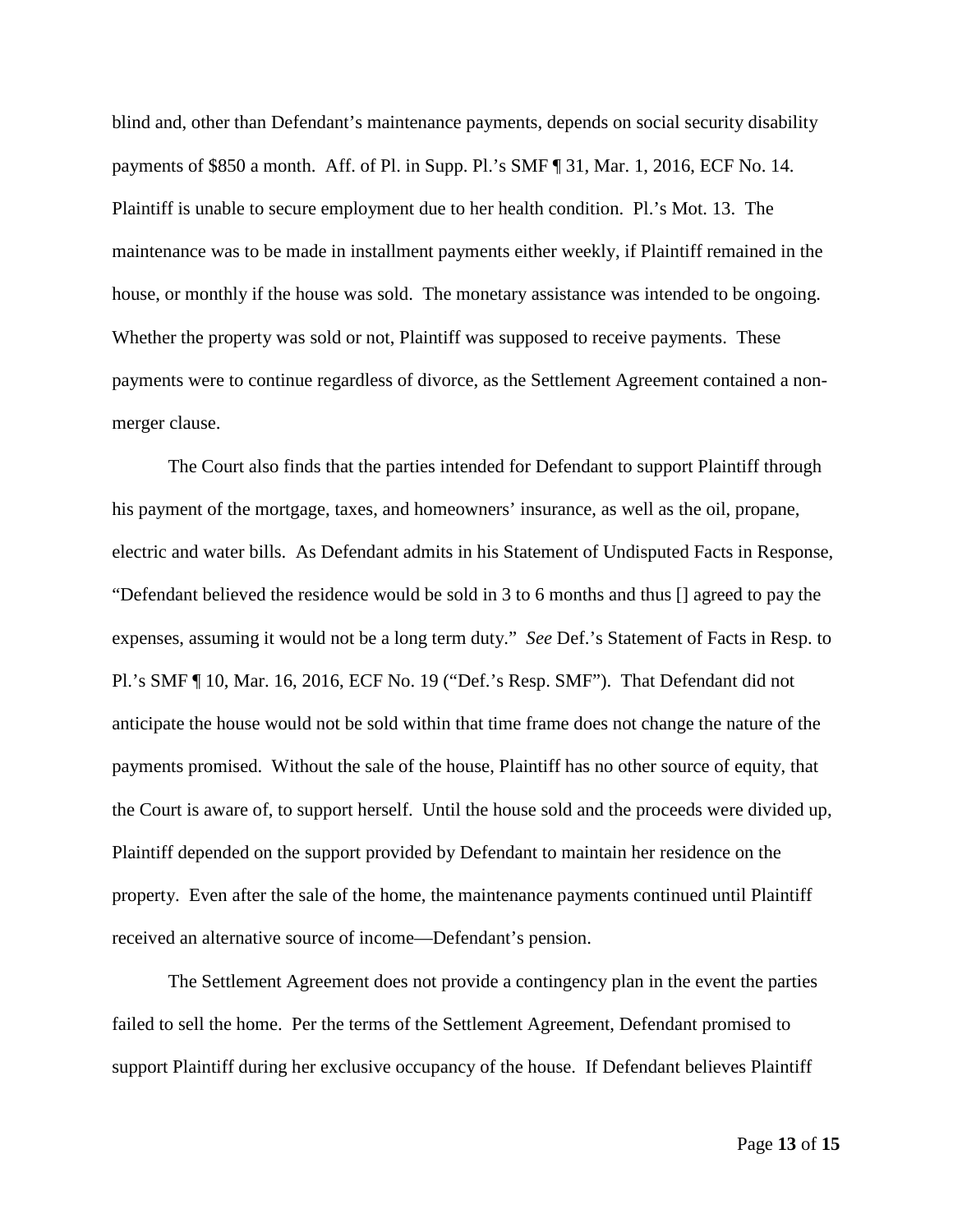breached the Settlement Agreement and is no longer entitled to benefit from its terms, that is for a state court to decide. Both parties agree that the Settlement Agreement before this Court is the operative legal document to be construed. *See, e.g.*, Def.'s Mot. 13–14; Def.'s Statement of Undisputed Facts ¶ 4, Mar. 2, 2016, ECF No. 15; Pl.'s SMF ¶¶ 4–5; Def.'s Resp. SMF ¶ 2. Its terms do not allow Defendant to cease making the mortgage payments, taxes, or homeowners' insurance, on the property, or to stop paying the oil, propane, electric and water bills in the event the house is not sold.

Further, Defendant's chapter 13 plan clearly states that the ongoing maintenance payments to Plaintiff were unaffected by his plan. *See* Amended Chapter 13 Plan 7, *In re Romano*, No. 10-36381, ECF No. 10. The plan did not even purport to discharge the maintenance obligations. The Court finds that the maintenance payments fall within the wellestablished parameters of a domestic support obligation as defined under the bankruptcy code and are non-dischargeable under § 523(a)(5).

In conclusion, the Settlement Agreement creates a non-dischargeable domestic support obligation under § 523(a)(5), which includes two sets of payments. "During the wife's exclusive occupancy [of the marital residence], the husband shall pay the mortgage, taxes and homeowner's insurance in the amount of \$1,408.52 per month, the oil bill up to a cap of \$2,000.00 per year, the propane up to a cap of \$200.00 per year, the electric up to a cap of \$60.00 per month, and the water bill up to a cap of \$360.00 per year." Additionally, Defendant has a non-dischargeable domestic support obligation under § 523(a)(5) which requires him to pay "the sum of \$100.00 per week . . . until such time as the marital home is sold." Regardless of whether the marital home is sold, "all maintenance will cease" upon Plaintiff's receipt of her share of Defendant's pension, with the latest date of that occurrence expected to be May 8, 2014.